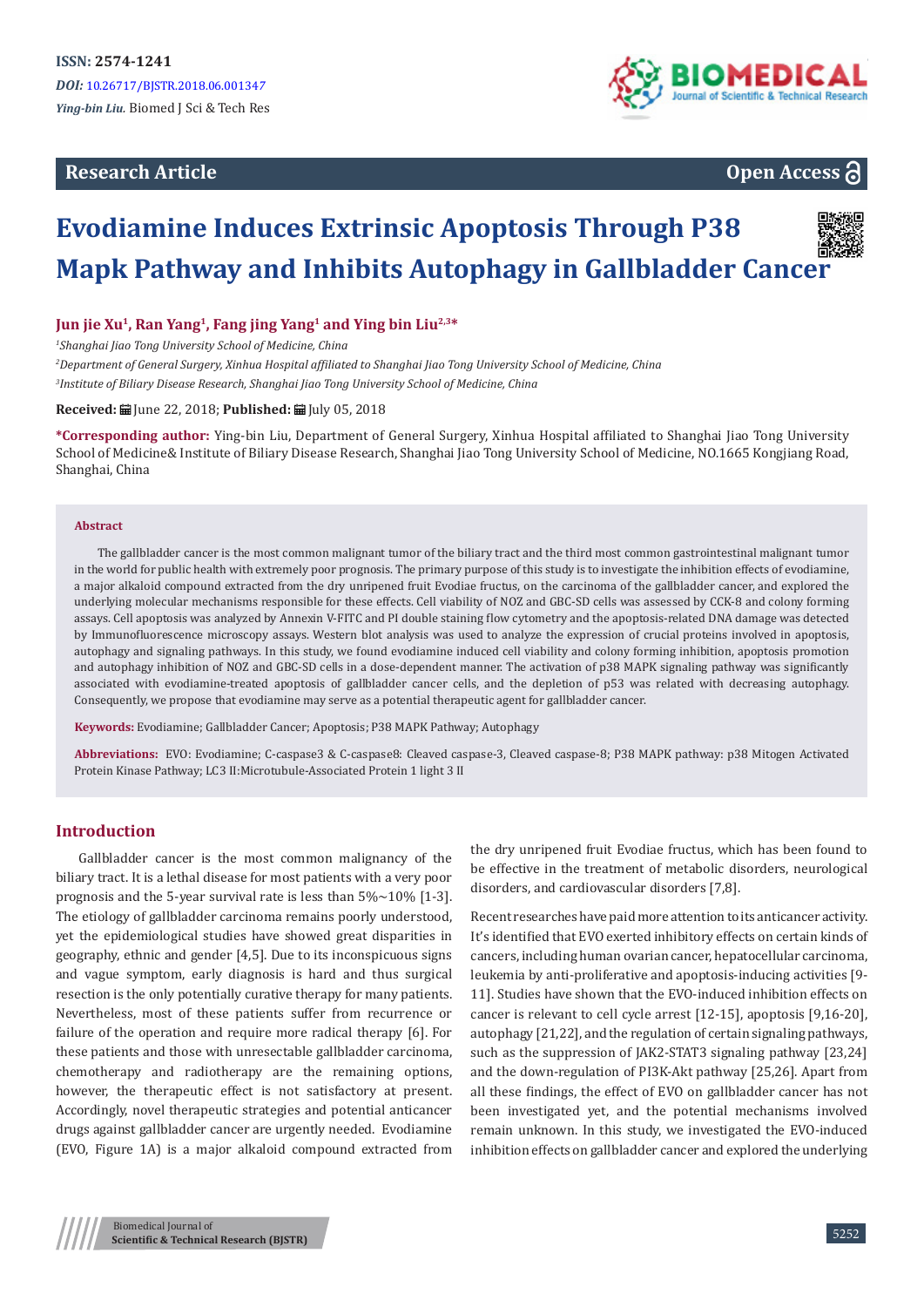molecular mechanisms responsible for these effects, which could provide experimental evidence for the applying of EVO as a new

natural anti-tumor medicine for the gallbladder cancer.



# **Materials and methods**

#### **Chemicals and reagents**

EVO was purchased from CHENGDU MUST BIO-TECHNOLOGY CO,LTD and dissolved in dimethyl sulfoxide (DMSO) to create a stock solution(0.1mmol/L),which was stored at −20°C. The stock solution was further diluted with culture medium to yield the desired concentration. The DMSO concentration was kept below 0.1% in cell culture and no detectable effect on cell growth or cell death were observed. Cell Counting Kit-8 (CCK-8), Histone H2A.X(phosphoS139) Elisa Kit were purchased from Abcam(ab2893). AnnexinV/ PI Apoptosis Kit was purchased from Invitrogen (Carlsbad, CA, USA).

#### **Cell lines and culture**

The cell lines NOZ and GBC-SD were purchased from the Cell Bank of Type Culture Collection of Chinese Academy of Sciences (Shanghai, China). NOZ cells were cultured in William's medium, and GBC cells were cultured in DMEM medium. The media for the cell lines were supplemented with 10% fetal bovine serum (Gibco), 100 μg/mL streptomycin, and 100 U/mL penicillin (Hyclone, Logan, UT, USA) and maintained at 37°C in a humidified atmosphere with 5% CO2.

#### **Cell viability assay**

A CCK-8 assay was used to evaluate NOZ and GBC-SD cell viability. Cells were seeded into 96-well plates at a density of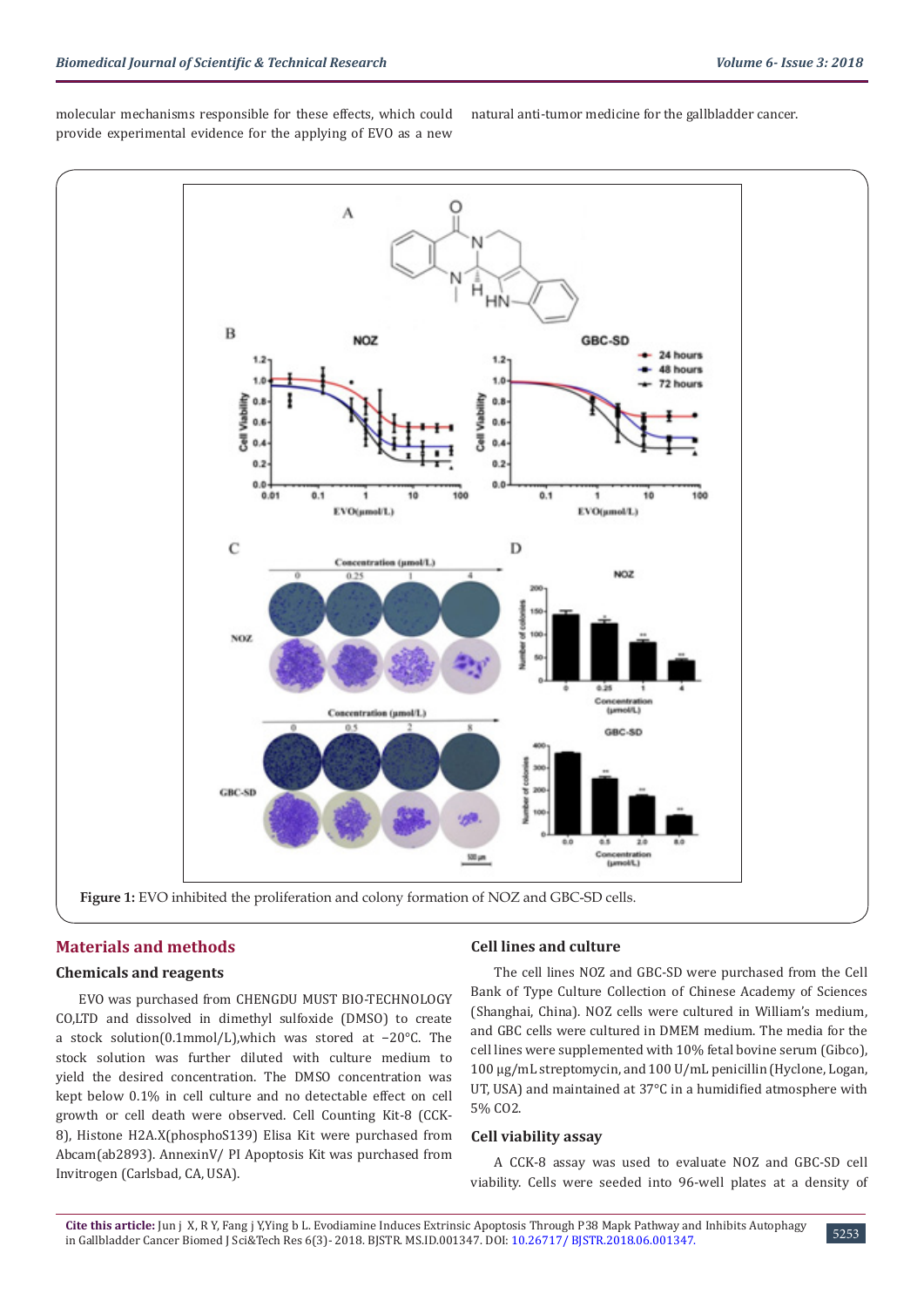2000 cells /well and were cultured for approximately 24h. Various concentrations of EVO were subsequently added, and the cells were incubated for 24h, 48h or 72h.Then the CCK-8 (10μl) was added and incubated for 2h in the dark. Absorbance was measured at 450nm using a microplate reader (Bio-Tek, Winooski, VT, USA). IC50 was measured by Graphpad Prism 5.

#### **Colony formation assay**

NOZ and GBC-SD cells were plated into a 6-well culture plate (500 cells/well) and allowed to adhere for 24h. After adherence, NOZ cells were treated with EVO (0,0.025,0.1,0.4μmol/L) and the GBC cells with EVO (0, 0.05, 0.2, 0.8 μmol/L). The cells were allowed to form colonies in complete medium for 7 days. Then, the colonies were fixed with 4% paraformaldehyde for 15 min, stained with 0.1% crystal violet (Sigma-Aldrich) for 30 min. After washing, the plates were air-dried, and the stained colonies were photographed using a microscope (Leica, Wetzlar, Germany). The total number of colonies (>50 cells/colony) was counted manually.

# **Cell apoptosis assay**

The GBC-SD and NOZ cells were treated with EVO for 48 h. Adherent cells were then harvested by trypsinization, and floating cells were also harvested. After washing twice with cold PBS, the cells were resuspended at a density of 1×106 cells/mL. Next, 100 μL of binding buffer containing 5 μL of Annexin V-FITC and 5 μL of PI working solution (100 μg/mL) was added to the cells, followed by incubation for 15min in the dark. Finally, the samples were then immediately analyzed by flow cytometry (BD Biosciences, San Diego, CA, USA).

#### **Immunofluorescence**

GBC-SD cells were treated with EVO for 48 h. After washed with PBS, the cells were fixed with cold 4% paraformaldehyde for 30 min and then washed again with PBS. Triton X-100 (0.05%) was added for 5 min to permeabilize the cells. The cells were blocked with bovine serum albumin then incubated with the primary antibody, after washed with PBS, the cells were incubated with rabbit antihuman γ-H2AX (Abcam, ab2893) conjugated with fluorescein isothiocyanate for 1 hour at room temperature. The cells were then washed again with PBS and stained with DAPI (4',6-diamidino-2-phenylindole) and examined on a microscope (Leica, Wetzlar, Germany).

## **Western blot analysis**

The GBC-SD cells and NOZ cells were treated with EVO for 48 h. Then, the cells were lysed in a RIPA buffer (Beyotime Institute of Biotechnology, Shanghai, China) and protease inhibitor (Roche Applied Science, Indianapolis, IN, USA). Protein con-centration was determined using the BCA Protein Assay (Beyotime Institute of Biotechnology). Protein samples were separated using sodium dodecyl sulfate polyacrylamide gel electrophoresis and transferred to polyvinylidene difluoride membranes (Millipore, Bedford, MA, USA). Membranes were then incubated with respective primary antibodies, followed by HRP-conjugated secondary antibodies. Proteins were visualized using the Gel Doc 2000 (Berkeley, California, USA). β-actin antibody was used as an internal control for whole cell

lysates. The antibodies used which is related with apoptosis were Bax, Bcl-2, cleaved caspase-3, cleaved caspase-8,cleaved poly(ADPribose) polymerase (PARP), P38, p-P38(Thr180/Tyr182).

#### **RNA extraction and real-time quantitative RT-PCR**

NOZ and GBC-SD cells were plated into a 6-well culture plate (105 cells/well) and allowed to adhere for 24h before treatment. After adherence, NOZ cells were treated with EVO for 24h. Then total RNA was extracted according to the manufacturer's instructions (TRIzol, Invitrogen, USA). RNA (2 μg) was reverse transcribed into cDNA (PrimeScript RT Master Mix (RR036A Takara)). Quantitative TNF-α mRNA levels were assessed using SYBR® Premix Ex Taq™ (RR420A Takara) according to the manufacturer's protocol. GAPDH was used as an internal control. The qPCR primer sequences were as follows: TNF-α, F5'-CCTCTCTCTAATCAGCCCTCTG-3',R5'-GAGGACCTGGGAGTAGATGAG-3';GAPDH,F5'- ACTTTGGTATCGTGGAAGGAC,R5'-GGATGATGTTCTGGAGA-GCC. Conditions were as follows: 95 °C for 30s, then 40 cycles of 95 °C for 5 s, 60 °C for 30 s. Each reaction was performed in triplicate.

#### **Statistical analysis**

All data and results were confirmed in at least 3 independent experiments. The results of each experiment are presented as mean ± SD or as indicated. Student's t-test was used to compare the difference between treated groups and their controls using SPSS version 19.0 software (IBM Corporation). A P-value of less than 0.05 was considered significant for all tests.

## **Results**

## **EVO inhibited viability of NOZ and GBC-SD cells**

The CCK-8 was carried out to test cell viability. Treatment with EVO resulted in a marked decrease in viability of NOZ and GBC-SD cells in a dose-dependent and time-dependent manner (Figure 1B). The IC50 values (the concentration of drug inhibiting 50% of the cells) of NOZ and GBC-SD cells at 48 h were around 0.8 and 1.5 μmol/L. According to the viability curve, we chose 0,0.25,1,4μmol/L and 0,0.5,2,8μmol/L as the optimum concentration respectively for NOZ and GBC-SD cells in the following experiments. To investigate the independent growth of cells, the ability of GBC-SD and NOZ cells in the presence of EVO to form colonies was assessed by the flat plate colony formation assay (Figure 1C). The colony count indicated that EVO induced a dose-dependent decrease in colony formation. The numbers of colonies of EVO-treated GBC-SD and NOZ cells was significantly lower than those in the control group (Figure 1D). These findings demonstrated that EVO significantly inhibited the viability and proliferation of NOZ and GBC-SD cells.

## **EVO induced apoptosis in GBC-SD and NOZ cells**

We used annexin V-FITC /PI staining and flow cytometry to examine whether EVO-induced growth inhibition was a result of apoptosis. As shown in (Figure 2A), EVO induced a dosedependent increase in the percentage of apoptotic cells and the dose of 4 μmol/L for NOZ cells and 8 μmol/L for GBC cells had a more significant apoptosis-inducing effect when compared to the control group. To determine the effect of EVO treatment on genomic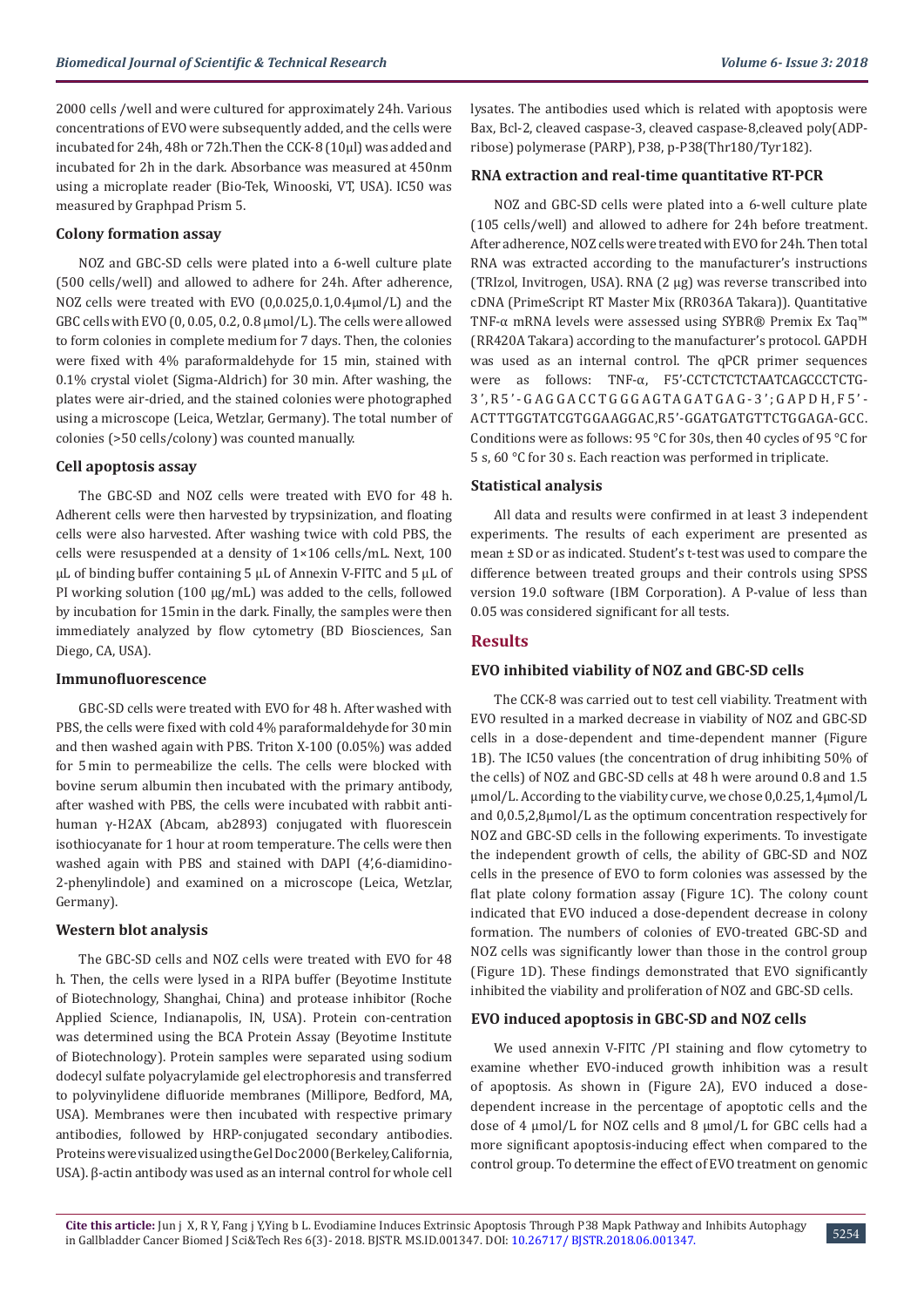DNA damage and repair, γ-H2AX expression was measured by immunofluorescence in GBC-SD cells. EVO increased γ-H2AX foci in a dose-dependent manner, which suggests EVO promoted cellular genomic DNA damage (Figure 2B).



## **EVO enhanced extrinsic apoptosis by promoting the p38 MAPK-TNF pathway**

To investigate the underlying mechanism of EVO-induced apoptosis, western blot was performed to evaluate the expression of apoptosis-related proteins. Treatment with EVO up-regulated the expression of cleaved caspase-3, cleaved caspase-8, cleaved PARP and Bax while down-regulated the expression of Bcl-2 in a dose-dependent manner (Figure 2C). The decreasing ratio of Bcl-2 to Bax advanced cell apoptosis. Caspase-8 and caspase-3 bear the central part in extrinsic apoptosis. Activated caspase-8 and caspase-3 indicated that EVO could promote extrinsic apoptosis in NOZ and GBC-SD cells.

P38 MAPK pathway plays an important role in the growth of various tumors, which is associated with apoptosis, inflammation and invasion. In order to demonstrated whether the p38 MAPK pathway is associated with EVO-induced apoptosis, we estimated the related protein expression by western blot analysis, as shown in Figure 2D, the expression level of p-p38 increased significantly in a dose-dependent manner while the p38 expression had no apparent change in NOZ and minorly decreased in GBC-SD cells which indicated the activation of p38 MAPK pathway to induce extrinsic apoptosis of the gallbladder cancer. Furthermore, tumor necrosis factor-α(TNF-α), a major mediator of extrinsic apoptosis, may participated in cell apoptosis induced by P38 MAPK pathway. Thus, we evaluated the expression of TNF-α by RT-PCR and found that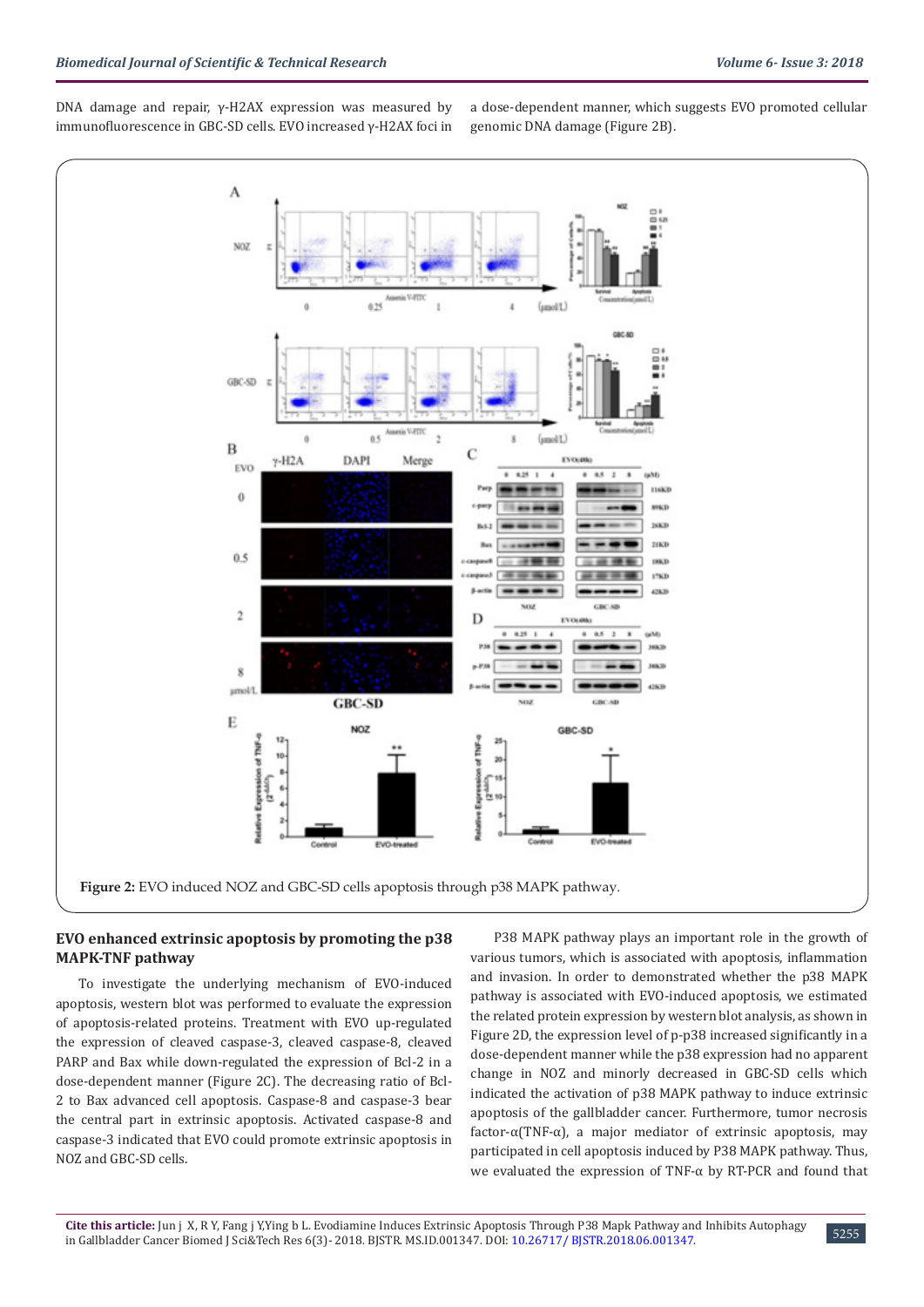the expression of TNF- $\alpha$  mRNA increased tremendously (Figure 2E), which suggests the activation of p38 MAPK-TNF-α pathway to induce extrinsic apoptosis of the gallbladder cancer cells.

## **EVO inhibits autophagy by depletion of p53 in GBC-SD and NOZ cells**

Moreover, western blot analysis of autophagy markers was performed to determine the cellular autophagy inhibited by EVO. As shown in Figure 3, western blot revealed that the expression of Beclin-1 was down-regulated while p62 was up-regulated with the increasing concentration of EVO. And the LC3II was decreasing in dose- dependent manner. Furthermore, the depletion of p53 can inhibit autophagy. We also found the level of active p53 was reduced in a dose- dependent manner, which was associated with the inhibition of autophagy induced by EVO. In this part, we demonstrated that EVO attenuated autophagy with specifically autophagy-related proteins, which was regulated by p53/mTORC1 associated anti-autophagic pathway.



## **Discussion**

While the diagnostic and treatment techniques of the gallbladder carcinoma are progressing ceaselessly, there is no effective adjuvant therapy yet. Recent studies have identified that Chinese medicines play a significant part in cancer therapy. Evodiamine has been discovered to have inhibitory effects on certain kinds of cancers. Hence, we investigated the EVO-induced inhibition effects on the carcinoma of the gallbladder and explored the underlying mechanisms. In our study, we found that EVO remarkably inhibited the viability by promoting extrinsic apoptosis with related caspases activation through p38 MAPK pathway and inhibited autophagy in a dose-dependent manner *in vitro* and *vivo*. All these experiments above confirmed that the EVO has powerful anti-cancer effects against gallbladder cancer.

P38 MAPK pathway regulates various cellular activities concerned with cancer development, including proliferation, differentiation, apoptosis and inflammation [27,28] Tumor necrosis factor-α(TNF-α), which is major mediator of extrinsic apoptosis, was initially considered only to be secreted by inflammation-related cells such as macrophages, but more recent research has found that

a wide variety of tumor cells can secrete TNF-α, including breast, ovarian, colon cancers [29]. P38 MAPK pathway can be activated by various types of cellular stress such as oxidative, genotoxic, and osmotic stress and maybe more importantly by pro-inflammatory cytokines such as TNF-α [27]. p38 MAPK pathway regulates the expression of TNF-α. MK2 and MK3 are two downstream kinases phosphorylated and activated by p38, which phosphorylate mRNAbinding protein tristetraprolin (TTP).

TTP decreases TNF biosynthesis by binding to TNF mRNA and thus suppressing its translation. Phosphorylation of TTP by MK2 neutralizes the function of TTP, which promotes the expression of TNF and triggers the process of extrinsic apoptosis [30], while in the meantime, RT-PCR results exhibit the increased expression of TNF-α. Our western blot results show that the expression of p-p38, cleaved-caspase 8 and cleaved-caspase 3 increased in a dose-dependent manner, indicating the activation of p38 MAPKs pathway and extrinsic apoptosis. Therefore, we hypothesize that EVO-induced extrinsic apoptosis may be due to over-expression of TNF initiated by p38 MAPKs. Furthermore, autophagy and apoptosis are controlled by multiple common upstream signals,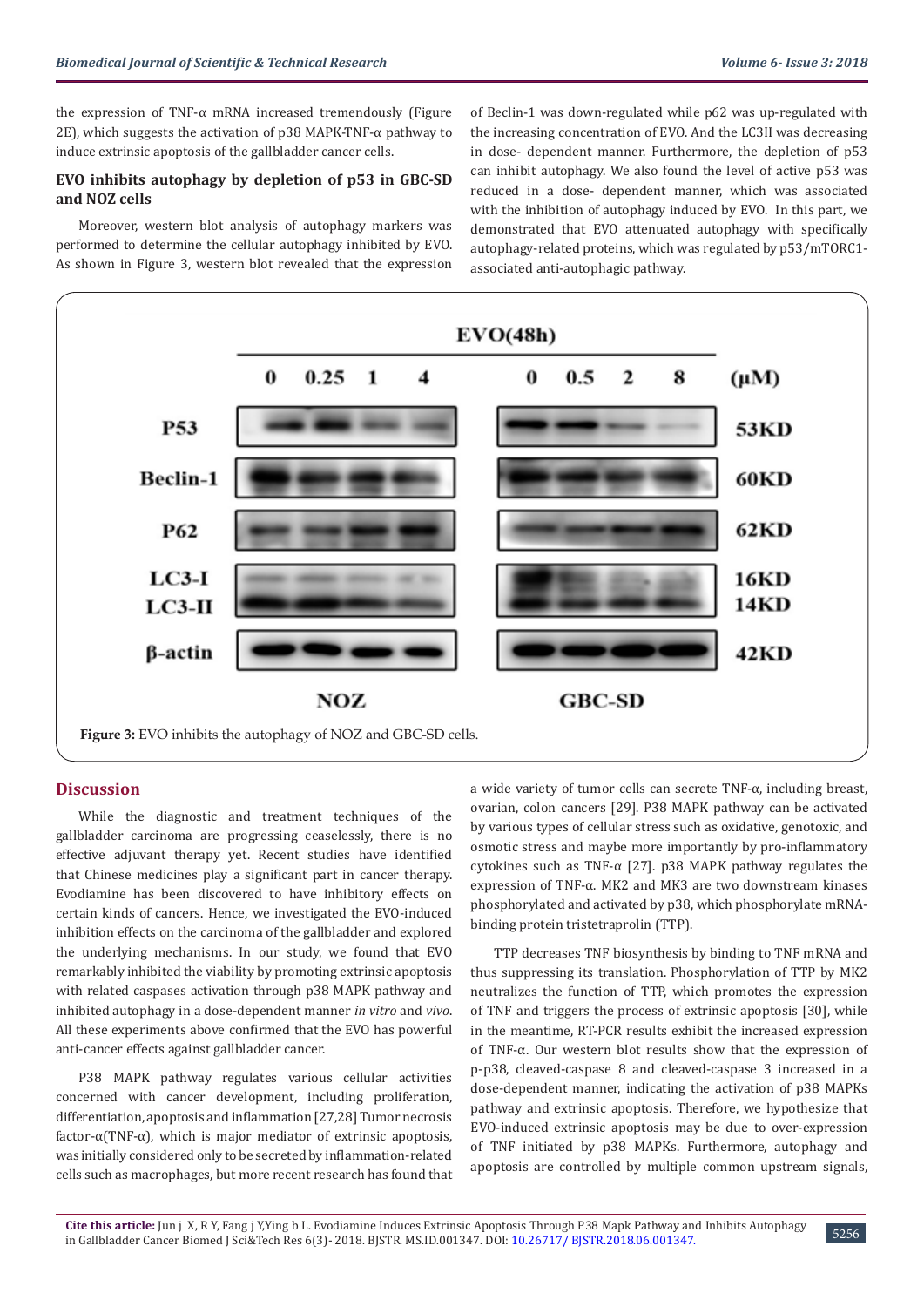and generally autophagy inhibition can enhance apoptosis [31,32]. Firstly, autophagy usually dismantles the cell before apoptosis, thus inhibition of autophagy can lead to apoptosis when severe stress occurs.

Moreover, autophagy can selectively target pro-apoptotic proteins which have already been ubiquitylated. Such a modification enables them to interact with autophagy receptors, namely adaptors, including p62, which bind with both ubiquitylated substrates and LC3. Thus, inhibition of autophagy can promote apoptosis. For instance, due to the selective removal of cleaved caspase-8 mediated by autophagy, downregulation of its function enable colon cancer cells and hepatocyte to increase apoptosis by augmentation of caspase-8 activity [33,34] In our research, the inhibition of autophagy caused by EVO may have the same effect on strengthening apoptosis with up-regulation of cleaved caspase-8 in extrinsic apoptosis pathway. Thirdly, p38 MAPK pathway itself possibly control the balance of apoptosis and autophagy in response to EVO. The p38 MAPK plays a positive role in apoptosis as mentioned above while exerts negative effects in the process of autophagy. It has been proved that suppression of the p38 MAPK pathway promotes autophagic cell death in TNF-α-treated L929 cells [35].

Analogously, triterpenes induces autophagy in colon cancer through the inhibition of p38 MAPK[36]. Although the mechanisms between p38 MAPK pathway regulation and autophagy remain largely unknown, the phosphorylation of the autophagy-related 5 (Atg5) at threonine 75 through p38 MAPK may associate with down-regulation of autophagy [37]. In our results, we have found that the inhibition of autophagy is induced by EVO, which was probably due to the phosphorylation of Atg5 mediated by the activation of p38 MAPK pathway according to the mechanisms mentioned above. On the whole, our study showed that EVO is a potent viability inhibitor of gallbladder cancer cells, and the inhibition was time and dose-dependent. The underlying molecular mechanisms are associated with activation of extrinsic apoptosis regulated by p38 MAPK pathway and inhibition of autophagy through p53-mTORC1 pathway. Furthermore, p38 MAPK may act as a common cross-talk pathway to balance the effect of apoptosis and autophagy. Therefore, we hold a strong belief that EVO could be a novel promising agent for the treatment of gallbladder cancer cells.

#### **Acknowledgment**

This study was supported by the National Natural Science Foundation of China (No. 31620103910, 81272402, 91440203, 81502433 and 31701108 31501127), the 10th Undergraduate Training Programs for Innovation of Shanghai Jiao Tong University School of Medicine(State Project; 201710248071),the Shanghai Science and Technology Commission Key Basic Research Program (No. 16JC1400200), the Shanghai Key Laboratory of Biliary Tract Disease Research Foundation (17DZ2260200), the Shanghai Sailing Program (16YF1407100), and the Ph.D. Innovation Fund of Shanghai Jiao Tong University School of Medicine to Yuan-yuan Ye (No. BXJ201724).

#### **References**

- 1. [Dwivedi AN, Jain S, Dixit R \(2015\) Gall bladder carcinoma: Aggressive](https://www.ncbi.nlm.nih.gov/pubmed/25789296) [malignancy with protean loco-regional and distant spread. World J Clin](https://www.ncbi.nlm.nih.gov/pubmed/25789296) [Cases 3\(3\): 231-244.](https://www.ncbi.nlm.nih.gov/pubmed/25789296)
- 2. [Shukla SK, Singh G, Shahi KS, Bhuvan, Pant P \(2018\) Staging, Treatment,](https://www.ncbi.nlm.nih.gov/pubmed/29234972) [and Future Approaches of Gallbladder Carcinoma. J Gastrointest Cancer](https://www.ncbi.nlm.nih.gov/pubmed/29234972)  [49\(1\): 9-15.](https://www.ncbi.nlm.nih.gov/pubmed/29234972)
- 3. [Rakic M, Patrlj L, Kopljar M, Klicek R, Kolovrat M, et al. \(2014\) Gallbladder](https://www.ncbi.nlm.nih.gov/pubmed/25392833) [cancer. Hepatobiliary Surg Nutr 3\(5\): 221-226.](https://www.ncbi.nlm.nih.gov/pubmed/25392833)
- 4. [Hundal R, Shaffer EA \(2014\) Gallbladder cancer: epidemiology and](https://www.ncbi.nlm.nih.gov/pubmed/24634588) [outcome. Clin Epidemio 6: 99-109.](https://www.ncbi.nlm.nih.gov/pubmed/24634588)
- 5. [Bal MM, Ramadwar M, Deodhar K, Shrikhande S \(2015\) Pathology of](https://www.ncbi.nlm.nih.gov/pubmed/25618479) [gallbladder carcinoma: current understanding and new perspectives.](https://www.ncbi.nlm.nih.gov/pubmed/25618479) [Pathol Oncol Res 21\(3\): 509-525.](https://www.ncbi.nlm.nih.gov/pubmed/25618479)
- 6. [Goetze TO \(2015\) Gallbladder carcinoma: Prognostic factors and](https://www.ncbi.nlm.nih.gov/pubmed/26604631) [therapeutic options. World J Gastroenterol 21\(43\): 12211-12217.](https://www.ncbi.nlm.nih.gov/pubmed/26604631)
- 7. [Tan Q, Zhang J \(2016\) Evodiamine and Its Role in Chronic Diseases. Adv](https://www.ncbi.nlm.nih.gov/pubmed/27771931) [Exp Med Biol 929: 315-328.](https://www.ncbi.nlm.nih.gov/pubmed/27771931)
- 8. [Gavaraskar K, Dhulap S, Hirwani RR \(2015\) Therapeutic and cosmetic](https://www.ncbi.nlm.nih.gov/pubmed/26255828) [applications of Evodiamine and its derivatives-A patent review.](https://www.ncbi.nlm.nih.gov/pubmed/26255828) [Fitoterapia 106: 22-35.](https://www.ncbi.nlm.nih.gov/pubmed/26255828)
- 9. [Chen TC, Chien CC, Wu MS, Chen YC \(2016\) Evodiamine from Evodia](https://www.sciencedirect.com/science/article/pii/S0944711315003748) [rutaecarpa induces apoptosis via activation of JNK and PERK in human](https://www.sciencedirect.com/science/article/pii/S0944711315003748) [ovarian cancer cells. Phytomedicine 23\(1\): 68-78.](https://www.sciencedirect.com/science/article/pii/S0944711315003748)
- 10. [Hu CY, Wu HT, Su YC, Lin CH, Chang CJ, et al. \(2017\) Evodiamine Exerts](https://www.ncbi.nlm.nih.gov/pubmed/28708106) [an Anti-Hepatocellular Carcinoma Activity through a WWOX-Dependent](https://www.ncbi.nlm.nih.gov/pubmed/28708106) [Pathway. Molecules 22\(7\).](https://www.ncbi.nlm.nih.gov/pubmed/28708106)
- 11. [Sun C, Zhang G, Luan S, Luan C, Shao H, et al. \(2016\) Evodiamine inhibits](https://www.ncbi.nlm.nih.gov/pubmed/26671528) [the proliferation of leukemia cell line K562 by regulating peroxisome](https://www.ncbi.nlm.nih.gov/pubmed/26671528) [proliferators-activated receptor gamma \(PPARgamma\) pathway. J](https://www.ncbi.nlm.nih.gov/pubmed/26671528) [Recept Signal Transduct Res 36\(4\): 422-428.](https://www.ncbi.nlm.nih.gov/pubmed/26671528)
- 12. [Rasul A, Yu B, Zhong L, Khan M, Yang H, et al. \(2012\) Cytotoxic effect](https://www.ncbi.nlm.nih.gov/pubmed/22367117) [of evodiamine in SGC-7901 human gastric adenocarcinoma cells via](https://www.ncbi.nlm.nih.gov/pubmed/22367117) [simultaneous induction of apoptosis and autophagy. Oncol Rep 27\(5\):](https://www.ncbi.nlm.nih.gov/pubmed/22367117) [1481-1487.](https://www.ncbi.nlm.nih.gov/pubmed/22367117)
- 13. [Fang C, Zhang J, Qi D, Fan X, Luo J, et al. \(2014\) Evodiamine induces G2/M](http://journals.plos.org/plosone/article?id=10.1371/journal.pone.0115204) [arrest and apoptosis via mitochondrial and endoplasmic reticulum](http://journals.plos.org/plosone/article?id=10.1371/journal.pone.0115204) [pathways in H446 and H1688 human small-cell lung cancer cells. PLoS](http://journals.plos.org/plosone/article?id=10.1371/journal.pone.0115204) [One 9\(12\): e115204.](http://journals.plos.org/plosone/article?id=10.1371/journal.pone.0115204)
- 14. [Hong JY, Park SH, Min HY, Park HJ, Lee SK \(2014\) Anti-proliferative](https://www.ncbi.nlm.nih.gov/pubmed/25337567) [effects of evodiamine in human lung cancer cells. J Cancer Prev 19\(1\):](https://www.ncbi.nlm.nih.gov/pubmed/25337567) [7-13.](https://www.ncbi.nlm.nih.gov/pubmed/25337567)
- 15. [Chien CC, Wu MS, Shen SC, Ko CH, Chen CH, et al. \(2014\) Activation of](http://journals.plos.org/plosone/article?id=10.1371/journal.pone.0099729) [JNK contributes to evodiamine-induced apoptosis and G2/M arrest](http://journals.plos.org/plosone/article?id=10.1371/journal.pone.0099729) [in human colorectal carcinoma cells: a structure-activity study of](http://journals.plos.org/plosone/article?id=10.1371/journal.pone.0099729) [evodiamine. PLoS One 9\(6\): e99729.](http://journals.plos.org/plosone/article?id=10.1371/journal.pone.0099729)
- 16. [Khan M, Bi Y, Qazi JI, Fan L, Gao H \(2015\) Evodiamine sensitizes U87](https://www.ncbi.nlm.nih.gov/pubmed/25333675) [glioblastoma cells to TRAIL via the death receptor pathway. Mol Med](https://www.ncbi.nlm.nih.gov/pubmed/25333675) [Rep 11\(1\): 257-262.](https://www.ncbi.nlm.nih.gov/pubmed/25333675)
- 17. [Jaiswal PK, Goel A, Mittal RD \(2015\) Survivin: A molecular biomarker in](https://www.ncbi.nlm.nih.gov/pubmed/26112839) [cancer. Indian J Med Res 141\(4\): 389-397.](https://www.ncbi.nlm.nih.gov/pubmed/26112839)
- 18. [Shen H, Zhao S, Xu Z, Zhu L, Han Y, et al. \(2015\) Evodiamine inhibits](https://www.ncbi.nlm.nih.gov/pubmed/26171032) [proliferation and induces apoptosis in gastric cancer cells. Oncol Lett](https://www.ncbi.nlm.nih.gov/pubmed/26171032) [10\(1\): 367-371.](https://www.ncbi.nlm.nih.gov/pubmed/26171032)
- 19. [Bai X, Meng H, Ma L, Guo A \(2015\) Inhibitory effects of evodiamine on](https://www.ncbi.nlm.nih.gov/pubmed/25621054) [human osteosarcoma cell proliferation and apoptosis. Oncol Lett 9\(2\):](https://www.ncbi.nlm.nih.gov/pubmed/25621054) [801-805.](https://www.ncbi.nlm.nih.gov/pubmed/25621054)